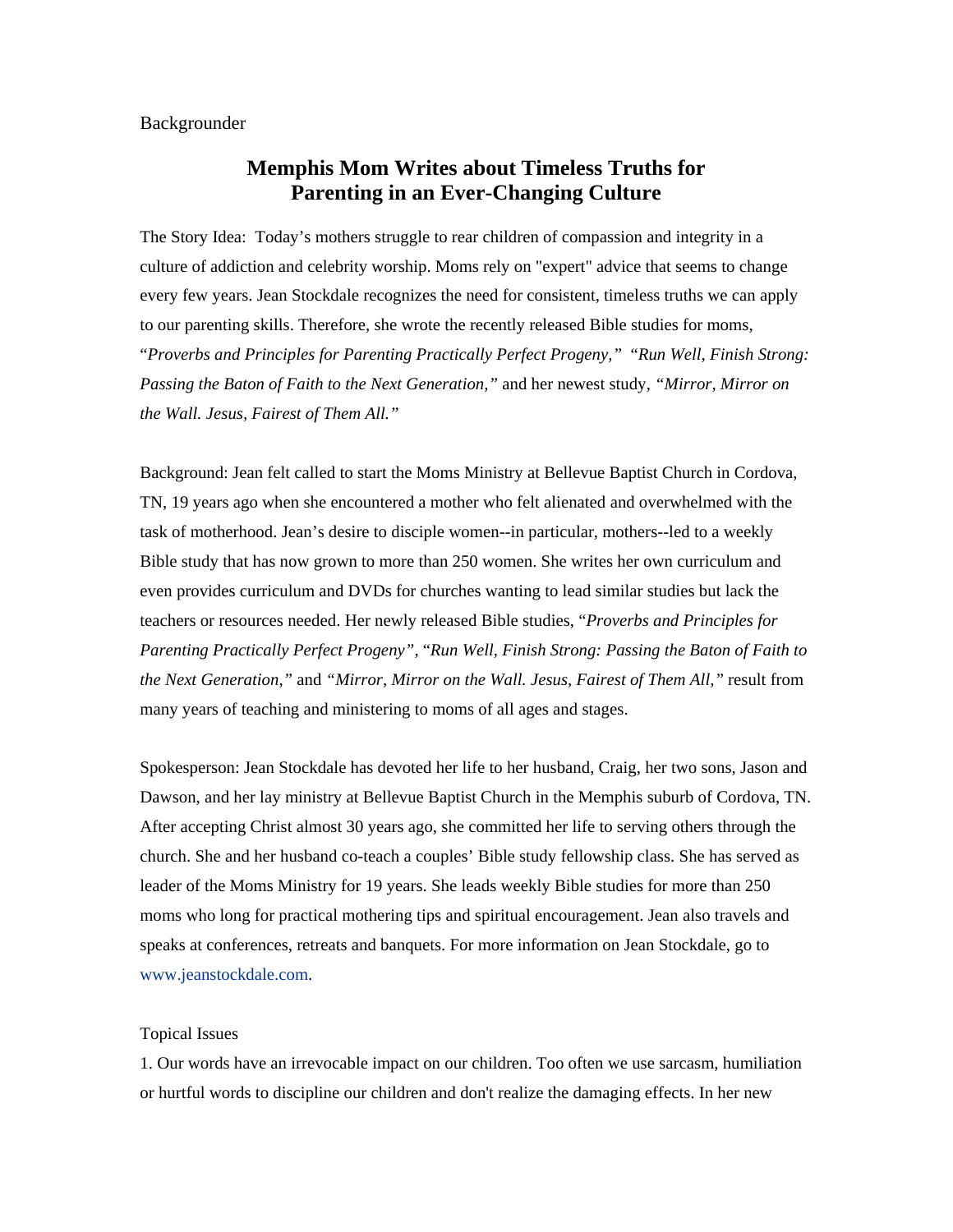Bible studies for moms, Jean Stockdale teaches women to cultivate the child's spirit through encouraging and edifying speech.

2. Jean addresses many moms' struggle with anger. She recognizes the overwhelming stress of motherhood – family, home, careers, activities – that leads to anger and frustration. She helps moms explore the dangerous effect of anger on their children, but she also gives them an alternative to anger. She encourages mothers to renew their minds. If our minds are devoted to Christ, we concentrate less on anger and more on grace.

3. Discipline is a hot topic in our society. To spank or not to spank? Time out? For how long? Families divide over the issue. Many parents wonder what is the more effective approach. Jean offers biblical support for her views on spanking. She also dives into more complex topics such as remorse and repentance. Stopping a behavior is not enough – she recommends teaching children to evaluate their behavior and make decisions that reflect their heart condition.

4. Children learn integrity through watching others. If we speed on the way to church, they assume speeding is legal in certain situations. If we lie to the telemarketer on the phone, they perceive that "little white lies" are acceptable. These Bible studies explore the issue of integrity that begins with the parents. If the parent lacks integrity, the child will never learn this virtue. Next, the author teaches parents how to instill integrity and a sense of work ethic into their children.

5. The final chapter of *"Proverbs and Principles for Parenting Practically Perfect Progeny"*  explores the deepest desire of most women – how to transform into a godly wife and mother. The author uses Proverbs 31 as her basis for a virtuous woman. She illustrates how this woman of the Old Testament looks in our modern-day culture, which gives women a model of virtue, purity, and practical application. Most mothers long to emulate the Proverbs 31 woman. Jean Stockdale encourages readers that with God, anything is possible.

6. Families spend much time mulling over inheritances and what physical objects family members will pass to the next generation. In *"*Run Well, Finish Strong," Jean Stockdale contends that a mother has profound influence over her children; she is to use this influence to pass her faith on to them. Jean can explain the specifics of how a mother can do this.